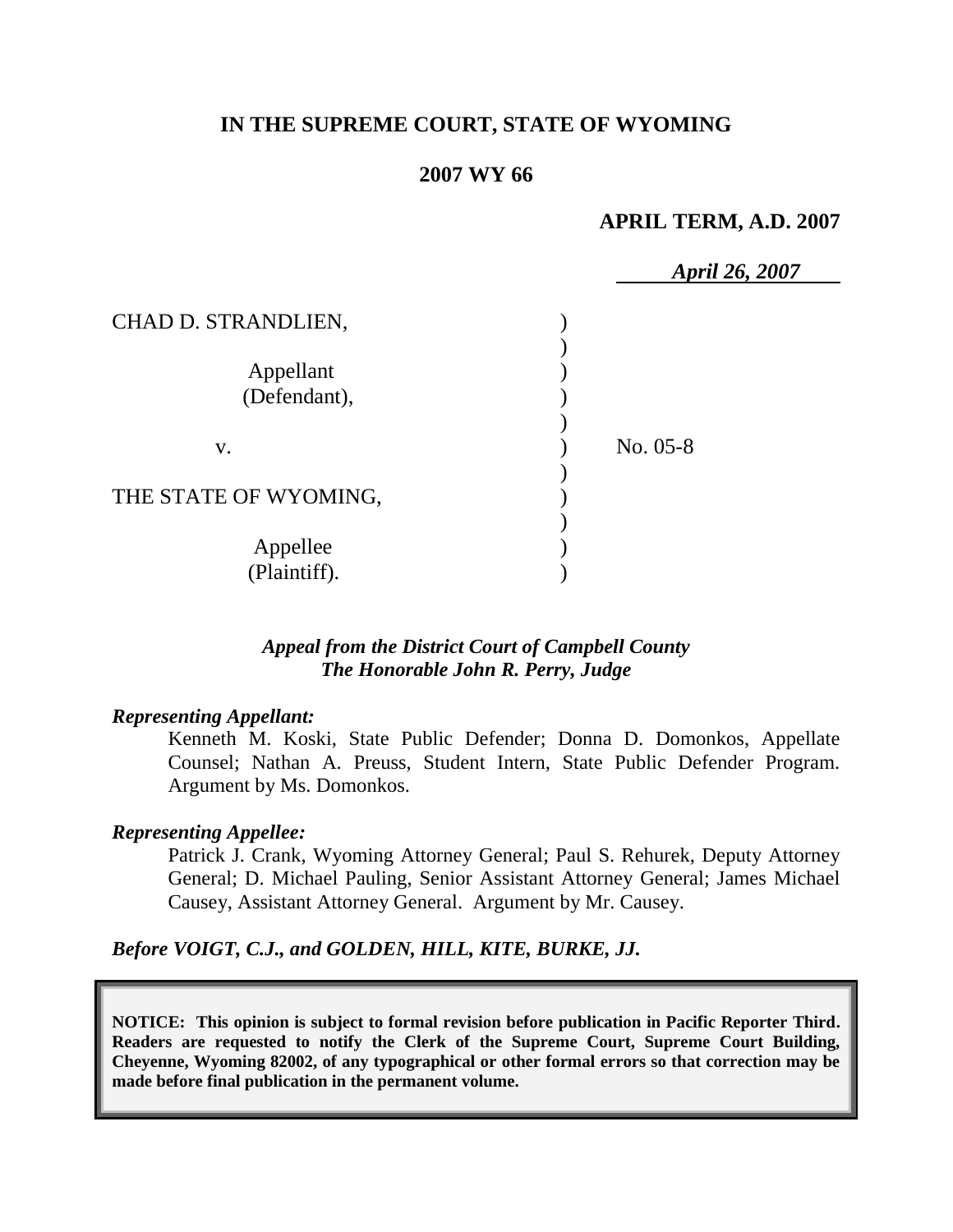### **GOLDEN**, Justice.

[¶1] Appellant Chad Strandlien seeks review of his conviction for aggravated vehicular homicide under Wyo. Stat. Ann. § 6-2-106(b)(i) (LexisNexis 2005).<sup>1</sup> Strandlien contends, among other things, that he was denied a speedy trial and that defense counsel rendered constitutionally deficient assistance by failing to consult with a pertinent expert witness. We find no speedy trial violation, but we do find that Strandlien was denied effective assistance of counsel. We therefore reverse Strandlien"s conviction.

### **ISSUES**

[¶2] Strandlien raises the following issues in his opening brief:

I. Did the length of time between the traffic collision, the initial [DWUI] charge, and the subsequent Aggravated Homicide by Vehicle charge and conviction deny Mr. Strandlien"s Constitutionally guaranteed right to a speedy trial?

II. Did the destruction of the blood sample prohibit Mr. Strandlien from being able to refute testimony about how much he had to drink which may have affected whether the jury believed his drinking was the proximate cause of death?

III. Was [Mr. Strandlien] unconstitutionally prejudiced by ineffective assistance of counsel when:

(A) Mr. Roybal<sup>[2]</sup> failed to communicate a plea offer; and

(B) Mr. Murray<sup>[3]</sup> failed to present available defenses that were likely to change the outcome of the trial?

 $\frac{1}{9}$  § 6-2-106(b)(i) states:

<sup>(</sup>b) A person is guilty of aggravated homicide by vehicle and shall be punished by imprisonment in the penitentiary for not more than twenty (20) years, if:

<sup>(</sup>i) While operating or driving a vehicle in violation of W.S. 10-6-103, 31-5-233 or 41-13-206, he causes the death of another person and the violation is the proximate cause of the death[.]

<sup>2</sup> Roybal was Strandlien"s initial defense attorney.

<sup>&</sup>lt;sup>3</sup> Murray replaced Roybal in September 2003 and represented Strandlien throughout the remaining district court proceedings.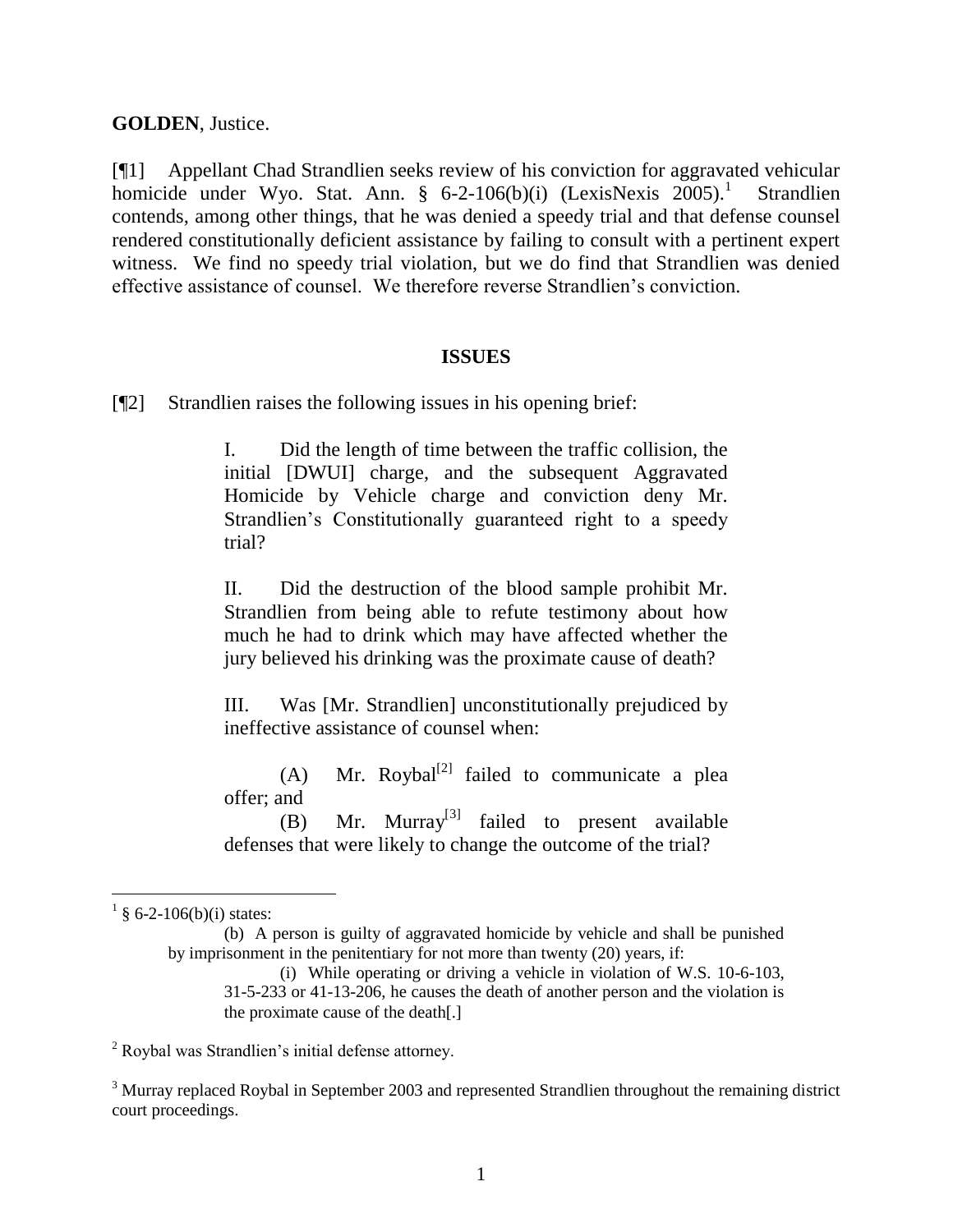IV. Did the accumulative [sic] effect of these errors prevent Mr. Strandlien from receiving a fair and just trial?

After this Court remanded the case to the district court for a hearing on Strandlien"s ineffective assistance of counsel claims, Strandlien submitted a supplemental brief on the issue:

> Whether trial counsel was ineffective for not hiring an expert to refute the State"s theory of the case.

# **FACTS**

[¶3] On May 29, 2001, while driving on a two-lane highway, Strandlien collided with another vehicle. The sole occupant of the vehicle, Mary Terrell, was killed. A blood sample taken from Strandlien shortly after the accident revealed a blood alcohol concentration (BAC) of .20 percent.

[¶4] The State initially charged Strandlien on September 12, 2001, with the misdemeanor offense of driving while under the influence of alcohol (DWUI) in violation of Wyo. Stat. Ann. § 31-5-233 (LexisNexis 2001),<sup>4</sup> and a warrant was issued for his arrest. Strandlien was arrested pursuant to that warrant on October 8, 2002. Approximately five months later, on March 14, 2003, the State moved to dismiss the DWUI charge, stating it intended to refile the case under a more appropriate charge. The circuit court granted the State"s motion and, on March 20, 2003, entered an order dismissing the DWUI charge. On June 12, 2003, the State filed a new criminal information charging Strandlien with aggravated vehicular homicide under Wyo. Stat. Ann. § 6-2-106(b)(i). After a two-day trial commencing on January 7, 2004, a jury found Strandlien guilty on the charged offense. The district court sentenced him to a term of imprisonment of three to ten years. This appeal followed.

# **DISCUSSION**

# *I. Speedy Trial*

l

[¶5] We begin our discussion by addressing the speedy trial issue since a violation of Strandlien"s speedy trial right would result in a dismissal with prejudice of the aggravated vehicular homicide charge. *Sisneros v. State*, 2005 WY 139, ¶ 17, 121 P.3d 790, 797 (Wyo. 2005); *Walters v. State*, 2004 WY 37, ¶ 10, 87 P.3d 793, 795 (Wyo. 2004).

<sup>&</sup>lt;sup>4</sup> The statute was amended in 2002 to reduce the alcohol concentration from .10 percent to .08 percent. 2002 Wyo. Sess. Laws ch. 61.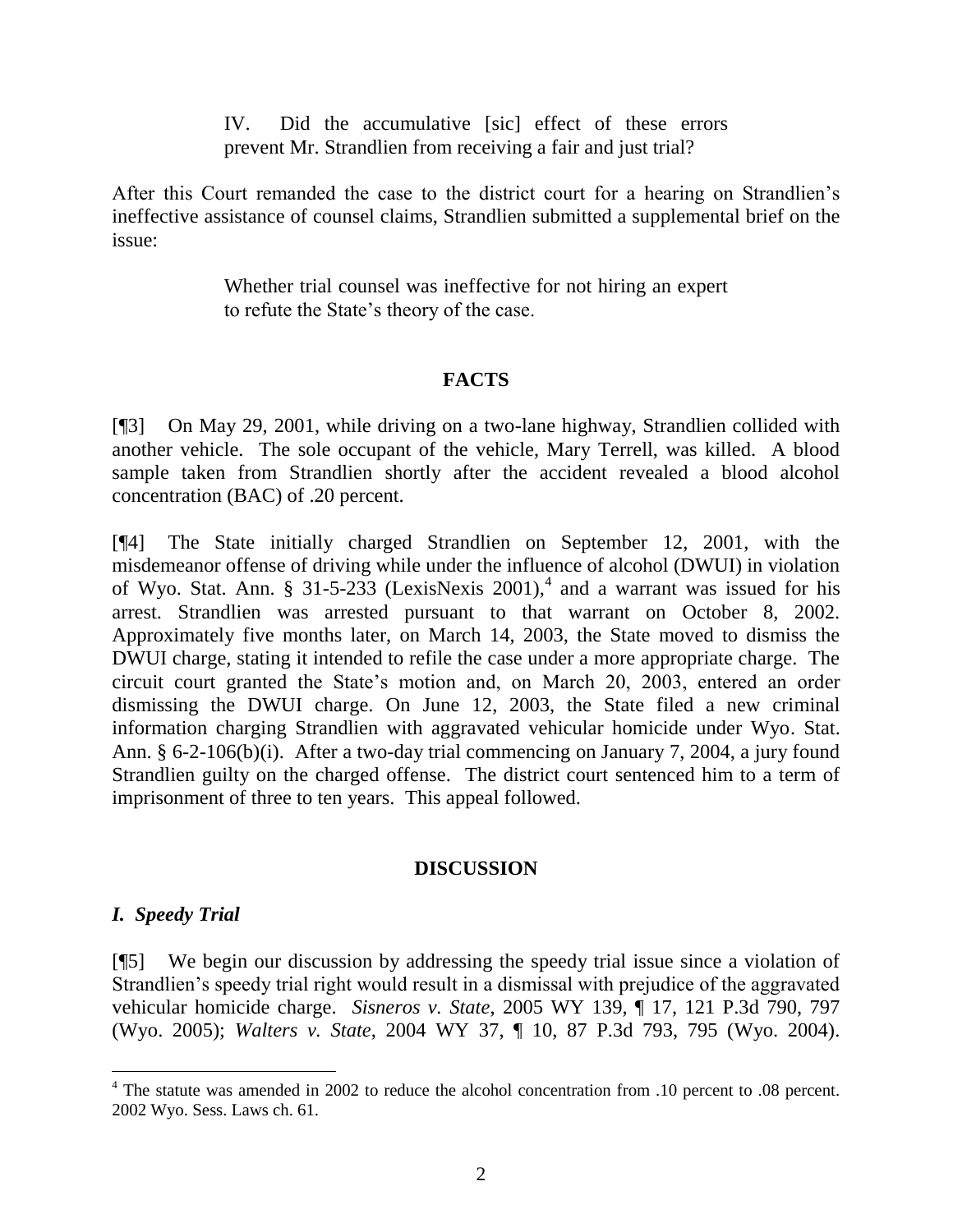Strandlien did not allege a speedy trial violation below. Although we have no decision to review, we will nevertheless address the issue because it implicates a fundamental constitutional right. *See Wehr v. State*, 841 P.2d 104, 113 (Wyo. 1992) (it is not necessary for a defendant to assert his right to a speedy trial in order to claim a speedy trial violation).

[ $[$ [6] Strandlien acknowledges that W.R.Cr.P. 48(b)<sup>5</sup> was not violated in this case and that our review is limited to a constitutional analysis. Under both the Wyoming and United States Constitutions, we determine whether a speedy trial violation has occurred by analyzing the four-part test articulated in *Barker v. Wingo*, 407 U.S. 514, 92 S.Ct. 2182, 33 L.Ed.2d 101 (1972). The *Barker* test requires the balancing of four factors: the length of delay; the reason for the delay; the defendant's assertion of his right to a speedy trial; and the prejudice to the defendant resulting from the delay. *Barker*, 407 U.S. at 530, 92 S.Ct. at 2192; *Sisneros*, ¶ 17, 121 P.3d at 797; *Warner v. State*, 2001 WY 67, ¶ 10, 28 P.3d 21, 26 (Wyo. 2001). None of these factors alone are dispositive. Rather, they must be considered together and balanced in relation to all relevant circumstances. *Barker*, 407 U.S. at 533, 92 S.Ct. at 2193; *Warner*, ¶ 10, 28 P.3d at 26.

[¶7] The threshold issue to be resolved is the interval to be used to calculate the length of delay. On this point, Strandlien"s argument wavers as to precisely when the speedy trial clock began to run. On one hand, he claims that the speedy trial period began upon the filing of the misdemeanor DWUI information. On the other hand, he suggests that the clock started on the date of his arrest on the DWUI charge.

[¶8] Under existing case law, the speedy trial period begins to run upon the filing of a criminal complaint or the arrest of the defendant, whichever occurs first.<sup>6</sup> State v. *Humphrey*, 2005 WY 131, ¶ 11, 120 P.3d 1027, 1029 (Wyo. 2005). *See also United States v. MacDonald*, 456 U.S. 1, 6-7, 102 S.Ct. 1497, 1501, 71 L.Ed.2d 696 (1982); *United States v. Marion*, 404 U.S. 307, 313, 92 S.Ct. 455, 459, 30 L.Ed.2d 468 (1971). We have recognized that when one charge is dismissed and supplanted by another, the constitutional speedy trial clock is not affected. *Caton v. State*, 709 P.2d 1260, 1264 (Wyo. 1985) Under such circumstances, "the periods of formal charge by a single sovereign for the same criminal act are tacked [together] even if the charges are different." *Id*.

 $\overline{a}$ 

<sup>&</sup>lt;sup>5</sup> Rule 48(b) provides criminal defendants a procedural mechanism to ensure the protections of this constitutional right. *Taylor v. State*, 2001 WY 13, ¶ 8, 17 P.3d 715, 718 (Wyo. 2001). It requires criminal charges to be brought to trial within 180 days after arraignment except under specified conditions.

<sup>&</sup>lt;sup>6</sup> The Speedy Trial Clause does not apply to the period of time in which a defendant is neither under arrest nor formally charged. *United States v. Marion*, 404 U.S. 307, 313, 92 S.Ct. 455, 459, 30 L.Ed.2d 468 (1971). Therefore, we reject outright Strandlien"s invitation to factor in the period between the criminal act and the commencement of the criminal proceedings against him.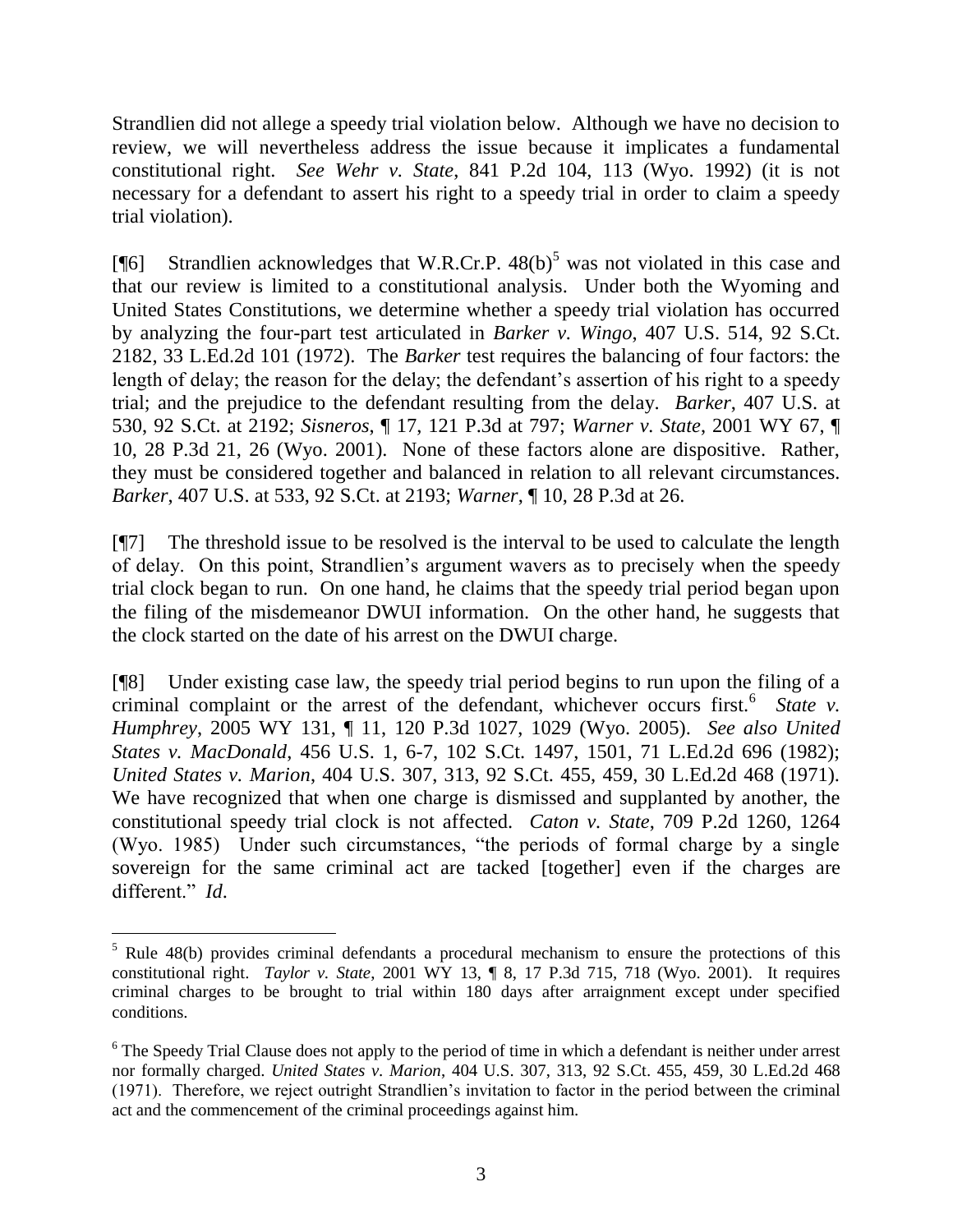[¶9] Based on these principles, we find that the speedy trial clock in this case began to run when Strandlien was initially charged with DWUI on September 12, 2001. The clock stopped on March 20, 2003, when the circuit court dismissed the DWUI information. *Humphrey*, ¶¶ 11-12, 120 P.3d 1029-31; *see also MacDonald*, 456 U.S. at 6-10, 102 S.Ct at 1501-03. It resumed again on June 12, 2003, when the aggravated vehicular homicide charge was filed, and continued to run until Strandlien"s trial began on January 7, 2004. The total elapsed time to trial, excluding the period between the dismissal and refiling of the information, was 762 days. *See Humphrey*, ¶¶ 11-12, 120 P.3d 1029-31 (the time between dismissal and recharging is not counted in the speedy trial calculation). We agree with Strandlien that the length of delay is presumptively prejudicial and further analysis of the remaining speedy trial factors is required. *See Berry v. State*, 2004 WY 81, ¶ 34, 93 P.3d 222, 232 (Wyo. 2004) (720-day delay); *Warner*, ¶ 12, 28 P.3d at 26 (658-day delay).

[¶10] We now turn to the reasons for the delay. On this factor we examine which party was responsible for the delay.

> "A deliberate attempt to delay the trial in order to hamper the defense should be weighted heavily against the government. A more neutral reason such as negligence or overcrowded courts should be weighted less heavily but nevertheless should be considered since the ultimate responsibility for such circumstances must rest with the government rather than with the defendant. Finally, a valid reason, such as a missing witness, should serve to justify appropriate delay."

*Wehr* [*v. State*], 841 P.2d [104,] 112-13 [(Wyo. 1992)] (quoting *Barker v. Wingo*, 407 U.S. 514, 531, 92 S.Ct. 2182, 33 L.Ed.2d 101 (1972)). Official bad faith in causing delay is weighed heavily against the government. *Barker*, 407 U.S. at 531, 92 S.Ct. 2182. "Delays attributable to the defendant are deducted from the equation." *Jennings v. State*, 4 P.3d 915, 921 (Wyo. 2000). "We weigh any delay properly attributable to the defendant against the delay chargeable to the State. We have frequently acknowledged a defendant may defeat his claim to a speedy trial by his own dilatory practices." *Wehr*, 841 P.2d at 113.

*Whitney v. State*, 2004 WY 118, ¶ 42, 99 P.3d 457, 471-72 (Wyo. 2004).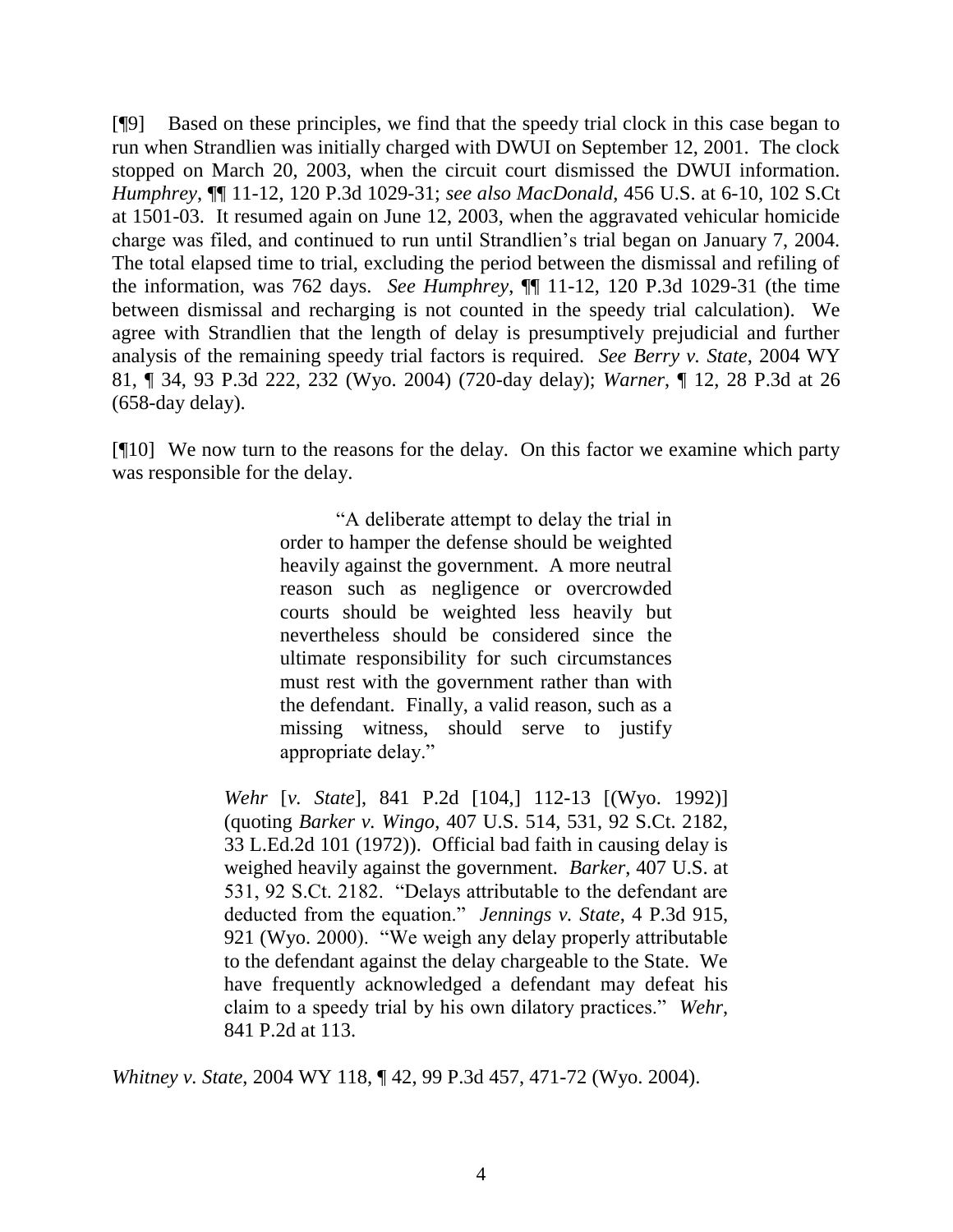[¶11] In Strandlien"s case, we initially note that almost thirteen months elapsed between the filing of the DWUI information and Strandlien"s arrest. As previously noted, Strandlien did not raise the speedy trial issue below. Consequently, the record is silent as to why the delay occurred in serving the arrest warrant. Given the state of the record, we cannot weigh the 13-month delay in favor of or against either party. *See generally Warner*, ¶ 13, 28 P.3d at 26.

[¶12] We also find that several delays occurred with Strandlien"s consent and other delays were the result of Strandlien"s actions. These delays, totaling 127 days, include a continuance of the initial hearing/arraignment on the DWUI charge, a continuance of his district court arraignment on the vehicular homicide charge, two continuances resulting from a change in defense counsel and a continuance of the trial date to accommodate an essential witness. The record also reveals that Strandlien filed numerous pretrial motions, including two suppression motions and a motion to dismiss. The time required to resolve these motions must also be considered in determining the reasonableness of the delay. *Vargas v. State*, 963 P.2d 984, 992 (Wyo. 1998).

[¶13] Shifting our attention to the third *Barker* factor, Strandlien concedes he did not pursue his speedy trial right at any time during the criminal proceedings below. Although we have held that it is not absolutely necessary to demand a speedy trial in order to establish a speedy trial violation, the failure to assert that right is weighed heavily against Strandlien"s speedy trial claim. *Whitney*, ¶ 52, 99 P.3d at 474; *Campbell v. State*, 999 P.2d 649, 656 (Wyo. 2000).

[¶14] Finally, we consider the degree of prejudice Strandlien suffered as a result of the delay. We assess prejudice in light of the particular evils the speedy trial right is intended to avert: (1) lengthy pretrial incarceration; (2) pretrial anxiety; and (3) impairment of the defense. *Whitney*, ¶ 54, 99 P.3d at 475. Of these factors, the most serious is impairment of the defense "because the inability of a defendant adequately to prepare his case skews the fairness of the entire system." *Id*. (citing *Barker*, 407 U.S. at 532, 92 S.Ct. at 2193).

[¶15] Strandlien initially urges this Court to find that the delay herein was so lengthy as to give rise to a presumption of prejudice. In *Caton*, we held that "until delay exceeds a point where there is a 'probability of substantial prejudice,' the burden of proving prejudice should remain with the accused." *Caton*, 709 P.2d at 1266. Under the circumstances of this case, we do not find that the delay, alone, reached a point where we can say there was a probability of substantial prejudice. Therefore, we decline to relieve Strandlien of his burden of proving actual prejudice.

[¶16] Strandlien claims he suffered excessive pretrial anxiety "because of the nature of the charges against him and the protracted nature of the proceedings." Strandlien, however, has not identified or addressed with any particularity the pretrial anxiety he allegedly suffered. We have held that, because a certain amount of pretrial anxiety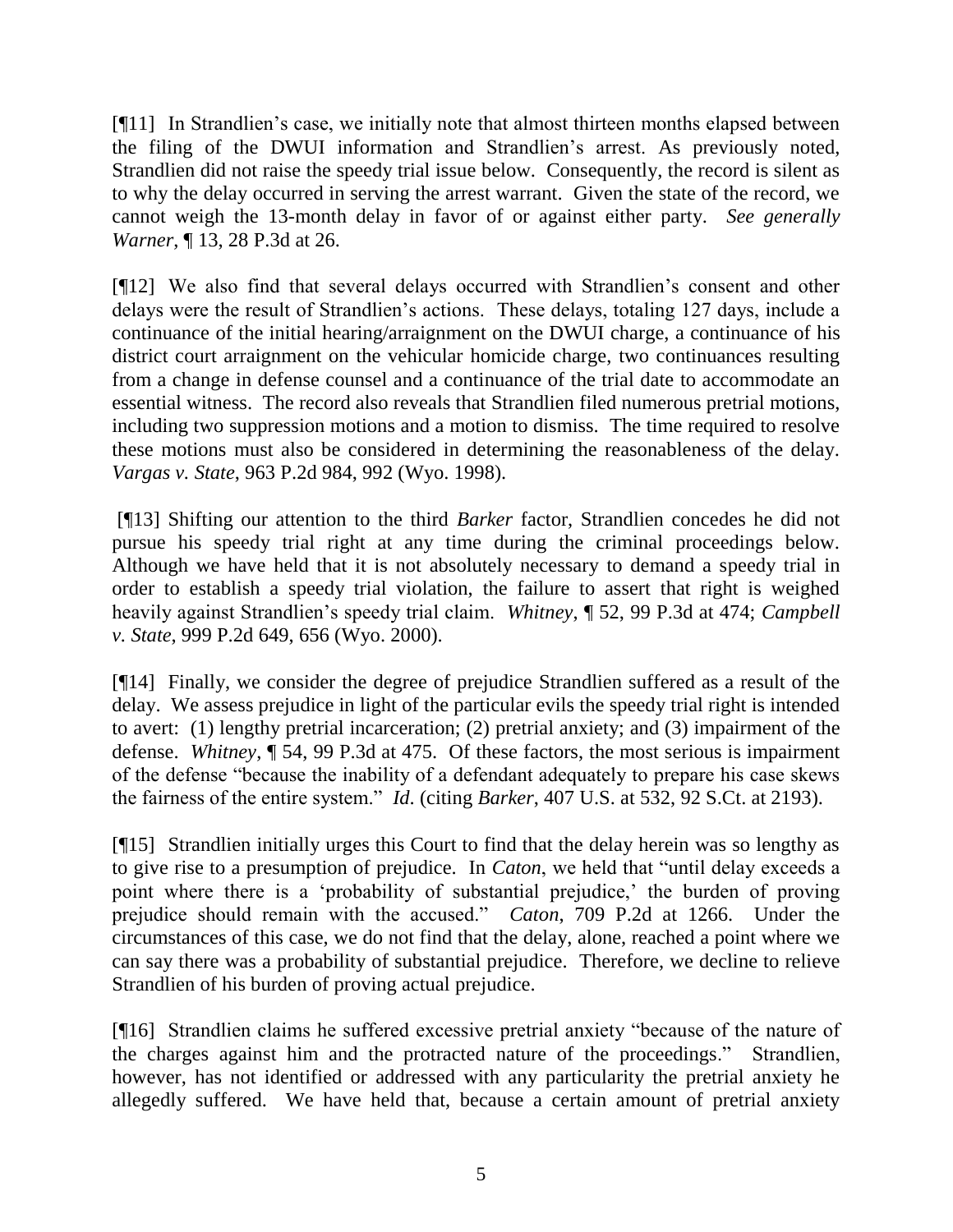naturally exists, a defendant must demonstrate he "suffered prejudice in an extraordinary or unusual manner." *Campbell*, 999 P.2d at 656. Strandlien has offered nothing more than a bare assertion of pretrial anxiety and, accordingly, we give this claim no consideration.

[¶17] Strandlien also asserts prejudice from the fact his blood sample was destroyed before he had an opportunity to have it independently tested.<sup>7</sup> He contends the destruction of the blood impaired his defense because independent testing "may have yielded a lower BAC than the state's testing," which could have affected the jury's determination on the issue of proximate cause.

[¶18] The record shows that the state lab performed two separate tests on the blood sample, and both tests revealed a BAC of .20. Testimony elicited at trial established that the machine used in conducting the testing is maintained on a regular basis and is operated under specific calibration and quality control standards. Strandlien has not challenged the validity of the state"s testing. Nor has he offered any explanation as to what additional tests could have been performed or, for that matter, how retesting would have produced a different BAC result. Simply put, Strandlien provides no facts to support his speculation that further testing of the blood would have yielded a lower BAC. Consequently, we have no basis upon which we can conclude that the pretrial delay substantially impaired Strandlien's defense. Absent a showing of actual prejudice, this factor weighs against Strandlien.

[¶19] Balancing the *Barker* factors, we hold there was no violation of Strandlien"s right to a speedy trial. Although the delay in bringing Strandlien to trial was extraordinary, the lack of evidence of actual prejudice to Strandlien, coupled with his failure to assert his speedy trial right, weighs against finding a speedy trial violation. Under the facts of this case, invoking the drastic remedy of dismissal of the charge against Strandlien with prejudice is unjustified.

# *II. Ineffective assistance of counsel*

# *Standard of Review*

l

[¶20] During the pendency of this appeal, we remanded this case to the district court for a hearing on whether Strandlien was denied effective assistance of counsel. The district court determined that trial counsel rendered effective assistance. On review, we defer to the district court"s findings of fact unless they are clearly erroneous. We conduct a de novo review of the district court's "conclusions of law, which include the question of

 $<sup>7</sup>$  The blood sample was destroyed pursuant to laboratory policy in September 2002, approximately a</sup> month before Strandlien"s arrest on the initial DWUI charge.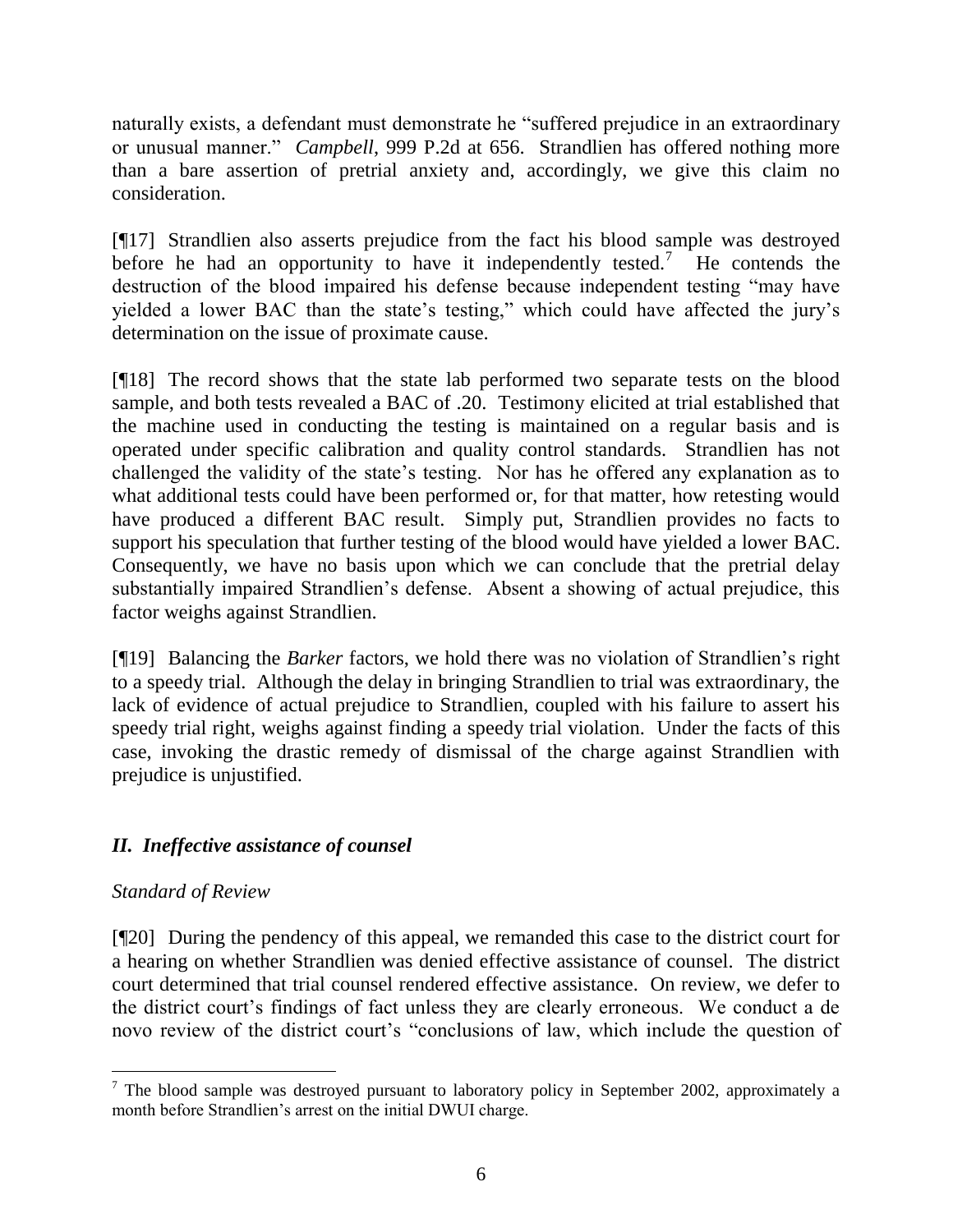whether counsel's conduct was deficient and the question of whether the appellant was prejudiced by that deficient conduct." *Robinson v. State*, 2003 WY 32, ¶ 16, 64 P.3d 743, 748 (Wyo. 2003); *see also Barker v. State*, 2006 WY 104, ¶ 42, 141 P.3d 106, 119 (Wyo. 2006).

## *Analysis*

[¶21] Strandlien claims he was denied effective assistance of counsel when trial counsel failed to secure the services of an expert in accident reconstruction.

> "To establish that he has been denied effective assistance of counsel, a defendant is required to show that counsel"s performance was deficient and that, but for this deficient performance, it is reasonably probable that the trial result would have been different." *McCoy v. State*, 886 P.2d 252, 254 (Wyo. 1994). "[S]trategic choices made after less than complete investigation are reasonable precisely to the extent that reasonable professional judgments support the limitations on investigation. In other words, counsel has a duty to make reasonable investigations or to make a reasonable decision that makes particular investigations unnecessary." *Id*. at 255 (emphasis omitted).

> In *McCoy*, we recognized that failure to call an expert witness may constitute ineffective assistance of counsel. *Id*. at 255-56. In *Bloomquist v. State*, 914 P.2d 812 (Wyo. 1996), we stated that "the defendant must show that such expert testimony was available and necessary" and that "[a]ppellant must show that an expert was available who would have testified consistently with his theory." *Id*. at 820. Showing that an expert was available who would have testified consistently on a necessary issue is proof of deficient performance; however, a defendant must also show that this deficient performance prejudiced him. *McCoy*, 886 P.2d at 256. This showing of prejudice requires proof that, but for counsel"s deficient performance, the outcome of the trial would have been different. *Id*.

*Lopez v. State*, 2004 WY 28, ¶¶ 29-30, 86 P.3d 851, 860 (Wyo. 2004).

[¶22] Strandlien"s trial defense was that, although his BAC was above the legal limit, any impairment caused thereby was not the proximate cause of the accident. Strandlien"s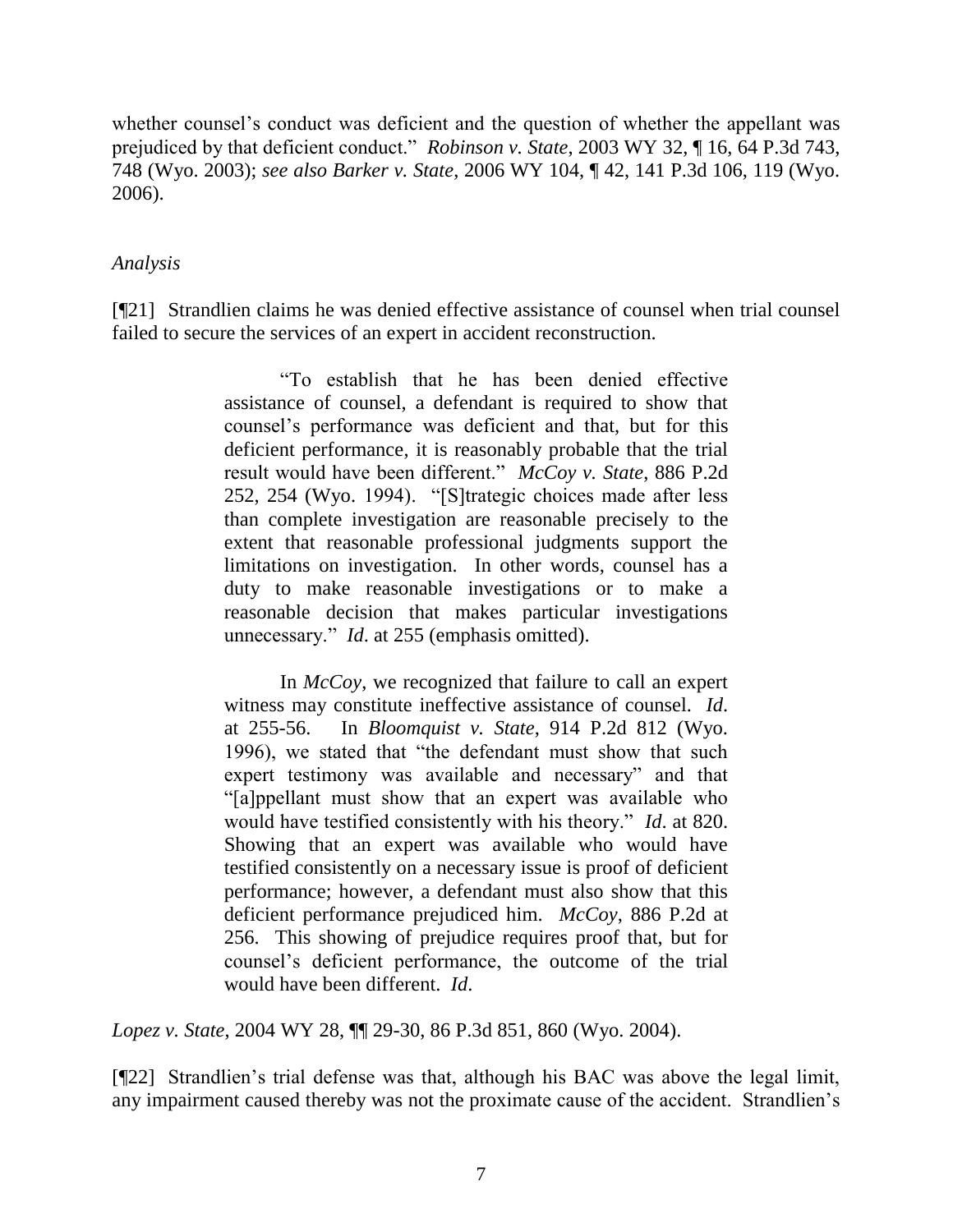description of the collision was that he was driving on the highway when he came upon a vehicle traveling well below the speed limit for no apparent reason. He proceeded to attempt to pass the vehicle. As he was drawing up alongside, the vehicle, without signaling, began to make a left-hand turn. Accordingly, Strandlien"s assertion is that Terrell"s actions in turning into Strandlien"s lane without prior notice made the accident unavoidable.

[¶23] In contrast, the State's two investigating law enforcement officers, Trooper Deskin and Lieutenant Zilka of the Wyoming Highway Patrol, both testified that the accident would not have occurred absent Strandlien"s alcohol impairment. Trial counsel was well aware of the troopers' opinions. While we do not have a copy of their respective accident reports, both testified at a motion hearing held three months prior to trial. The version they gave of the collision at this hearing was at odds with Strandlien"s version. Both troopers believed that Strandlien had adequate notice to avoid the collision had he not been impaired.

[¶24] Obviously, the opinions of the troopers, derived from their respective personal attempts at reconstructing the crash, directly contradicted Strandlien"s account of how the collision occurred. Since the exact nature of how the collision occurred was vital to Strandlien's defense, we think a clear need was presented for Strandlien's trial counsel to consult with an independent accident reconstruction expert. As was made clear at the remand hearing, such experts were available. Under these particular circumstances, we find that trial counsel did not undertake a reasonable investigation into Strandlien"s case. Specifically, the failure to pursue the services of an accident reconstruction expert constituted deficient performance.

[¶25] The next question we must answer is whether trial counsel"s deficient performance prejudiced Strandlien.

> In evaluating the prejudice component, the test is whether there is a reasonable probability that counsel"s errors affected the outcome of the trial, primarily concerning whether the result was unreliable or the proceeding fundamentally unfair. *Strickland v. Washington*, 466 U.S. 668, 687, 104 S.Ct. 2052, 80 L.Ed.2d 674 (1984). A "reasonable probability is a probability sufficient to undermine confidence in the outcome." *Id*. at 694, 104 S.Ct. 2052. However, an "analysis focusing solely on mere outcome determination, without attention to whether the result of the proceeding was fundamentally unfair or unreliable, is defective." *Lockhart v. Fretwell*, 506 U.S. 364, 369, 113 S.Ct. 838, 122 L.Ed.2d 180 (1993), *cert. denied*, 525 U.S. 846, 119 S.Ct. 115, 142 L.Ed.2d 92 (1998); *Newsted v. Gibson*, 158 F.3d 1085, 1092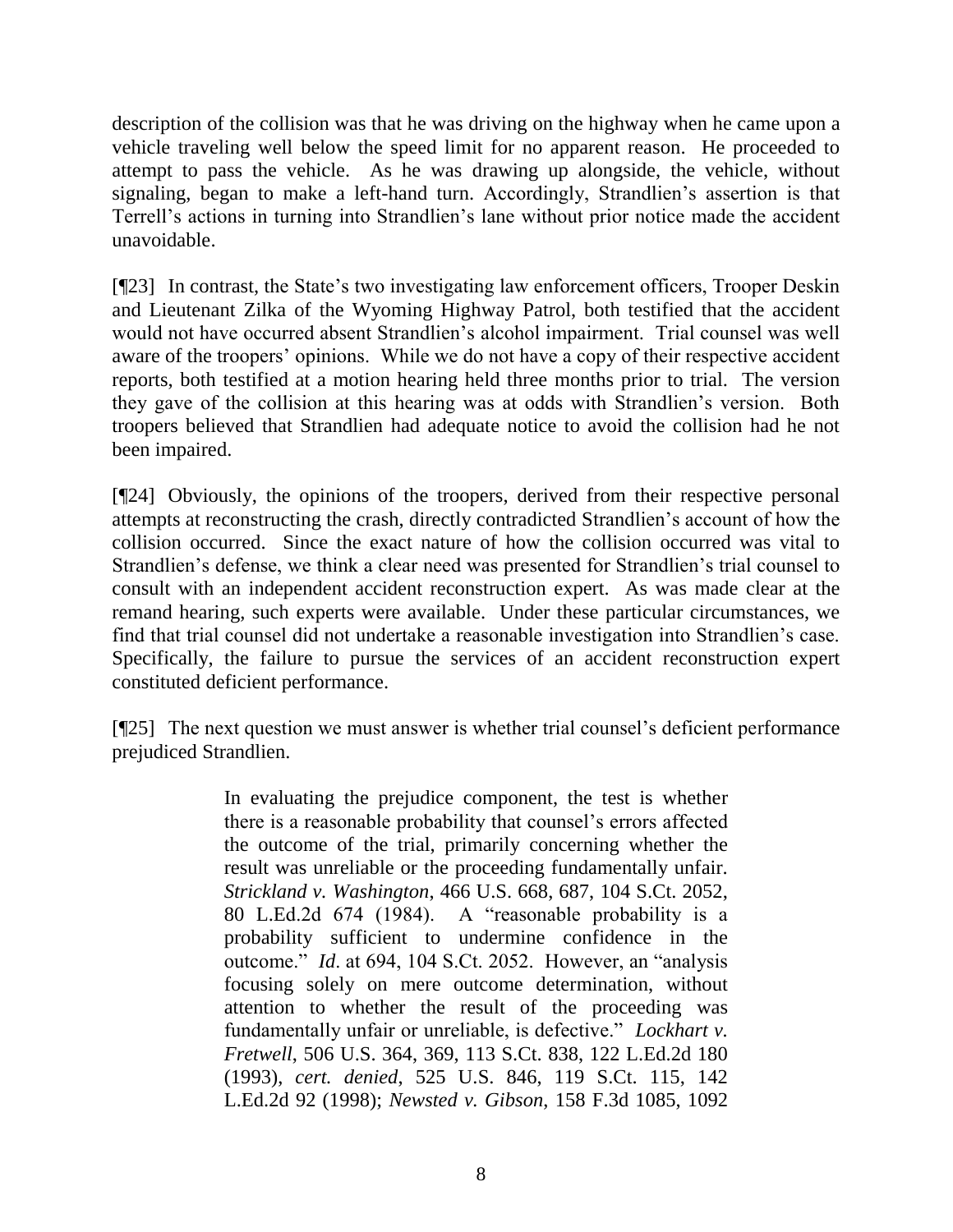(10th Cir.1998), *cert. denied*, 526 U.S. 1093, 119 S.Ct. 1509, 143 L.Ed.2d 661 (1999).

*Allen v. State*, 2002 WY 48, ¶ 35, 43 P.3d 551, 564 (Wyo. 2002).

[¶26] After the remand hearing the district court found that Strandlien"s accident reconstruction expert had determined that:

> a. the collision would have happened whether Mr. Strandlien was drinking or not because there was not enough time to respond to the event of Mrs. Terrell"s van making a left handed turn while Mr. Strandlien was in the passing lane;

b. the state failed to properly investigate the accident;

c. the point of impact as reported and testified to by the state investigators appeared to be wrong;

d. Lieutenant Zilka was wrong in his testimony about human reaction time under these circumstances;

e. the state"s testimony concerning the tungsten wire in the taillight of the decedent"s vehicle was incorrect; and,

f. Trooper Deskin was incorrect in his testimony that the collision occurred at an intersection.

[¶27] These findings by the district court are adequately supported by the record. The transcript from the remand hearing reveals that Strandlien"s accident reconstruction expert's testimony supported Strandlien's theory of defense. The expert also testified at length about the flaws in the reconstruction efforts of Trooper Deskin and Lieutenant Zilka. The expert disputed almost every element of the troopers' respective investigations and conclusions, ultimately opining that the troopers' investigations were inadequate and their opinions as to causation were invalid.

[¶28] After a careful review of the trial transcript, we are convinced that the absence of the services of an accident reconstruction expert prejudiced Strandlien. An expert would have testified that the collision was unavoidable, reinforcing Strandlien"s version as to how the collision occurred. The expert also would have discredited the troopers' opinions as to the cause of the collision. Although trial counsel cross-examined the troopers at trial, he did not touch on the majority of the inadequacies identified by the expert. We find that had the expert testified at trial, it is reasonably probable that the outcome of Strandlien"s trial would have been different.